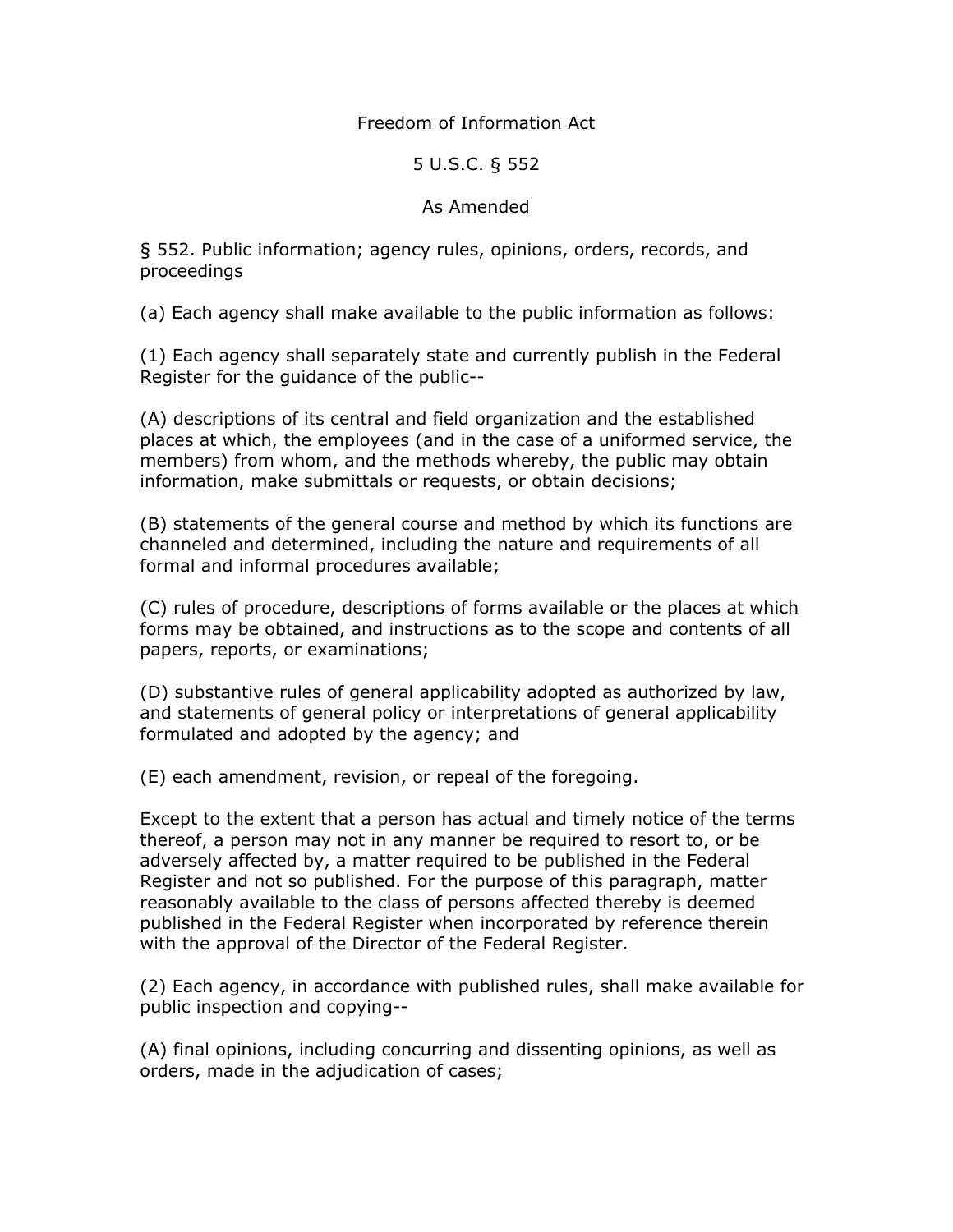(B) those statements of policy and interpretations which have been adopted by the agency and are not published in the Federal Register;

(C) administrative staff manuals and instructions to staff that affect a member of the public;

(D) copies of all records, regardless of form or format, which have been released to any person under paragraph (3) and which, because of the nature of their subject matter, the agency determines have become or are likely to become the subject of subsequent requests for substantially the same records; and

(E) a general index of the records referred to under subparagraph (D);

unless the materials are promptly published and copies offered for sale. For records created on or after November 1, 1996, within one year after such date, each agency shall make such records available, including by computer telecommunications or, if computer telecommunications means have not been established by the agency, by other electronic means. To the extent required to prevent a clearly unwarranted invasion of personal privacy, an agency may delete identifying details when it makes available or publishes an opinion, statement of policy, interpretation, staff manual, instruction, or copies of records referred to in subparagraph (D). However, in each case the justification for the deletion shall be explained fully in writing, and the extent of such deletion shall be indicated on the portion of the record which is made available or published, unless including that indication would harm an interest protected by the exemption in subsection (b) under which the deletion is made. If technically feasible, the extent of the deletion shall be indicated at the place in the record where the deletion was made. Each agency shall also maintain and make available for public inspection and copying current indexes providing identifying information for the public as to any matter issued, adopted, or promulgated after July 4, 1967, and required by this paragraph to be made available or published. Each agency shall promptly publish, quarterly or more frequently, and distribute (by sale or otherwise) copies of each index or supplements thereto unless it determines by order published in the Federal Register that the publication would be unnecessary and impracticable, in which case the agency shall nonetheless provide copies of an index on request at a cost not to exceed the direct cost of duplication. Each agency shall make the index referred to in subparagraph (E) available by computer telecommunications by December 31, 1999. A final order, opinion, statement of policy, interpretation, or staff manual or instruction that affects a member of the public may be relied on, used, or cited as precedent by an agency against a party other than an agency only

if--

(i) it has been indexed and either made available or published as provided by this paragraph; or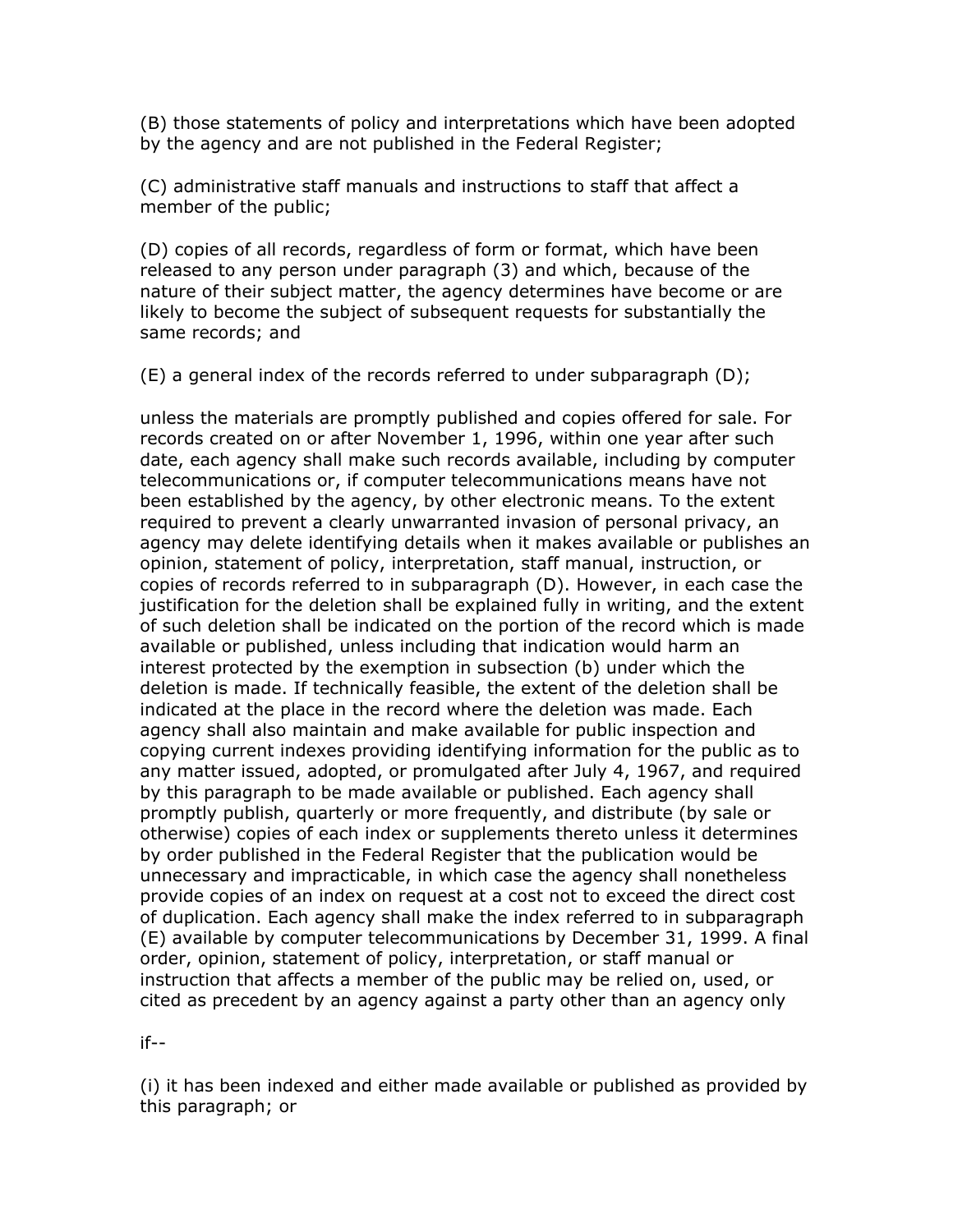(ii) the party has actual and timely notice of the terms thereof.

(3)(A) Except with respect to the records made available under paragraphs (1) and (2) of this subsection, each agency, upon any request for records which (i) reasonably describes such records and (ii) is made in accordance with published rules stating the time, place, fees (if any), and procedures to be followed, shall make the records promptly available to any person.

(B) In making any record available to a person under this paragraph, an agency shall provide the record in any form or format requested by the person if the record is readily reproducible by the agency in that form or format. Each agency shall make reasonable efforts to maintain its records in forms or formats that are reproducible for purposes of this section.

(C) In responding under this paragraph to a request for records, an agency shall make reasonable efforts to search for the records in electronic form or format, except when such efforts would significantly interfere with the operation of the agency's automated information system.

(D) For purposes of this paragraph, the term "search" means to review, manually or by automated means, agency records for the purpose of locating those records which are responsive to a request.

 $(4)(A)(i)$  In order to carry out the provisions of this section, each agency shall promulgate regulations, pursuant to notice and receipt of public comment, specifying the schedule of fees applicable to the processing of requests under this section and establishing procedures and guidelines for determining when such fees should be waived or reduced. Such schedule shall conform to the guidelines which shall be promulgated, pursuant to notice and receipt of public comment, by the Director of the Office of Management and Budget and which shall provide for a uniform schedule of fees for all agencies.

(ii) Such agency regulations shall provide that--

(I) fees shall be limited to reasonable standard charges for document search, duplication, and review, when records are requested for commercial use;

(II) fees shall be limited to reasonable standard charges for document duplication when records are not sought for commercial use and the request is made by an educational or noncommercial scientific institution, whose purpose is scholarly or scientific research; or a representative of the news media; and

(III) for any request not described in (I) or (II), fees shall be limited to reasonable standard charges for document search and duplication.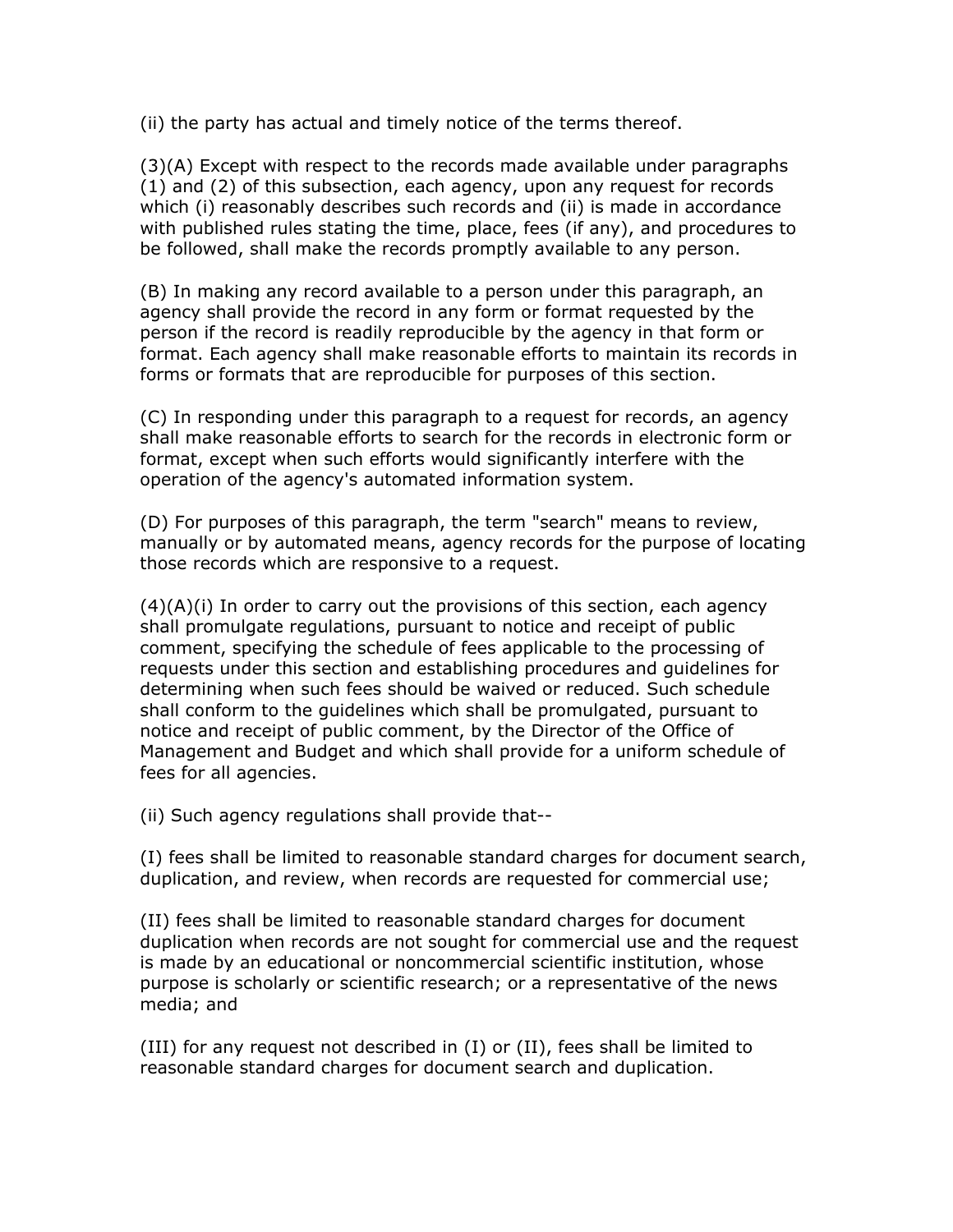(iii) Documents shall be furnished without any charge or at a charge reduced below the fees established under clause (ii) if disclosure of the information is in the public interest because it is likely to contribute significantly to public understanding of the operations or activities of the government and is not primarily in the commercial interest of the requester.

(iv) Fee schedules shall provide for the recovery of only the direct costs of search, duplication, or review. Review costs shall include only the direct costs incurred during the initial examination of a document for the purposes of determining whether the documents must be disclosed under this section and for the purposes of withholding any portions exempt from disclosure under this section. Review costs may not include any costs incurred in resolving issues of law or policy that may be raised in the course of processing a request under this section. No fee may be charged by any agency under this section--

(I) if the costs of routine collection and processing of the fee are likely to equal or exceed the amount of the fee; or

(II) for any request described in clause (ii)(II) or (III) of this subparagraph for the first two hours of search time or for the first one hundred pages of duplication.

(v) No agency may require advance payment of any fee unless the requester has previously failed to pay fees in a timely fashion, or the agency has determined that the fee will exceed \$250.

(vi) Nothing in this subparagraph shall supersede fees chargeable under a statute specifically providing for setting the level of fees for particular types of records.

(vii) In any action by a requester regarding the waiver of fees under this section, the court shall determine the matter de novo, provided that the court's review of the matter shall be limited to the record before the agency.

(B) On complaint, the district court of the United States in the district in which the complainant resides, or has his principal place of business, or in which the agency records are situated, or in the District of Columbia, has jurisdiction to enjoin the agency from withholding agency records and to order the production of any agency records improperly withheld from the complainant. In such a case the court shall determine the matter de novo, and may examine the contents of such agency records in camera to determine whether such records or any part thereof shall be withheld under any of the exemptions set forth in subsection (b) of this section, and the burden is on the agency to sustain its action. In addition to any other matters to which a court accords substantial weight, a court shall accord substantial weight to an affidavit of an agency concerning the agency's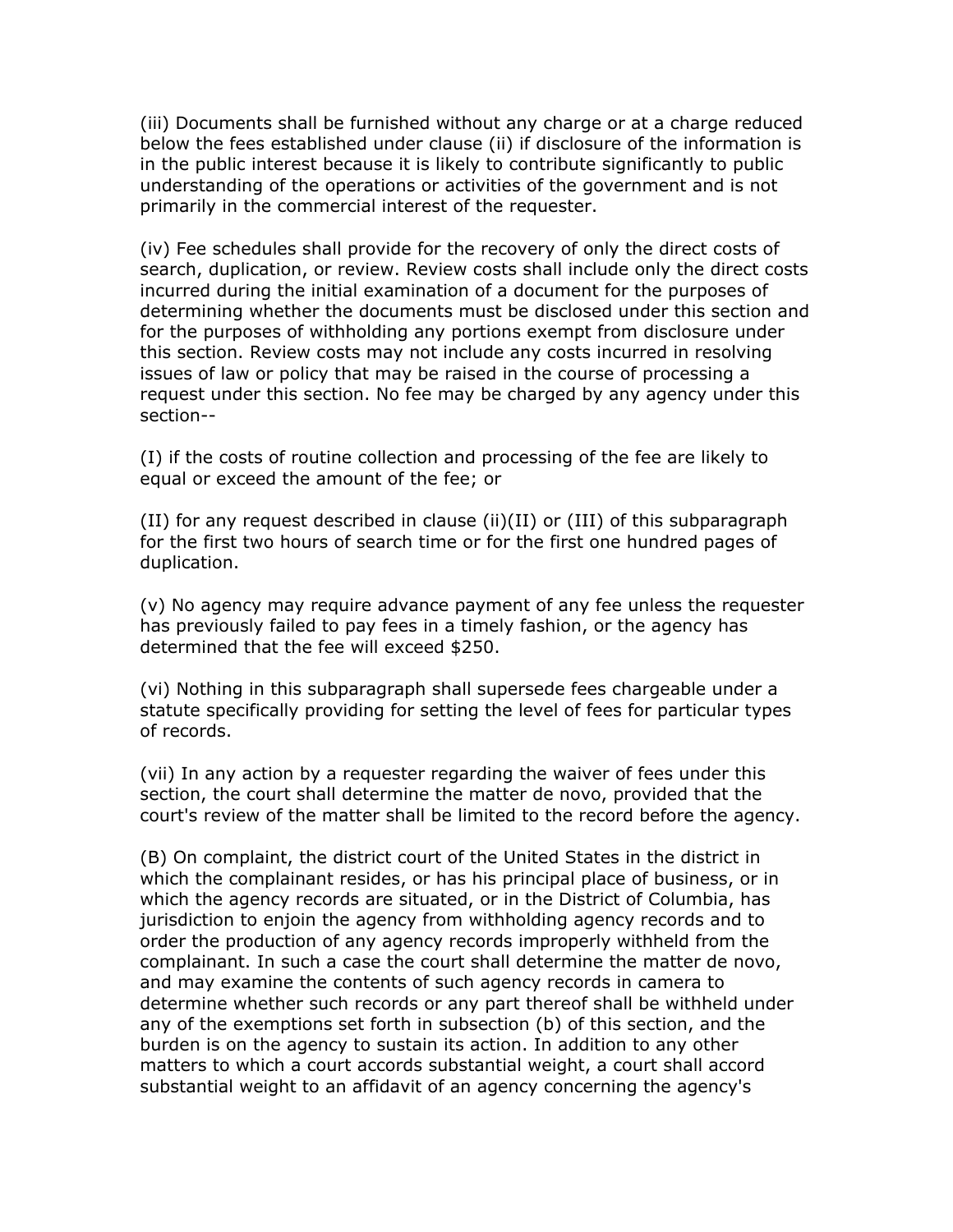determination as to technical feasibility under paragraph (2)(C) and subsection (b) and reproducibility under paragraph (3)(B).

(C) Notwithstanding any other provision of law, the defendant shall serve an answer or otherwise plead to any complaint made under this subsection within thirty days after service upon the defendant of the pleading in which such complaint is made, unless the court other wise directs for good cause is shown.

(D) Repealed by Pub. L. 98-620, Title IV, 402(2), Nov. 8, 1984, 98 Stat. 3335, 3357.

(E) The court may assess against the United States reasonable attorney fees and other litigation costs reasonably incurred in any case under this section in which the complainant has substantially prevailed.

(F) Whenever the court orders the production of any agency records improperly withheld from the complainant and assesses against the United States reasonable attorney fees and other litigation costs, and the court additionally issues a written finding that the circumstances surrounding the withholding raise questions whether agency personnel acted arbitrarily or capriciously with respect to the withholding, the Special Counsel shall promptly initiate a proceeding to determine whether disciplinary action is warranted against the officer or employee who was primarily responsible for the withholding. The Special Counsel, after investigation and consideration of the evidence submitted, shall submit his findings and recommendations to the administrative authority of the agency concerned and shall send copies of the findings and recommendations to the officer or employee or his representative. The administrative authority shall take the corrective action that the Special Counsel recommends.

(G) In the event of noncompliance with the order of the court, the district court may punish for contempt the responsible employee, and in the case of a uniformed service, the responsible member.

(5) Each agency having more than one member shall maintain and make available for public inspection a record of the final votes of each member in every agency proceeding.

(6)(A) Each agency, upon any request for records made under paragraph  $(1)$ ,  $(2)$ , or  $(3)$  of this subsection, shall--

(i) determine within twenty days (excepting Saturdays, Sundays, and legal public holidays) after the receipt of any such request whether to comply with such request and shall immediately notify the person making such request of such determination and the reasons therefor, and of the right of such person to appeal to the head of the agency any adverse determination; and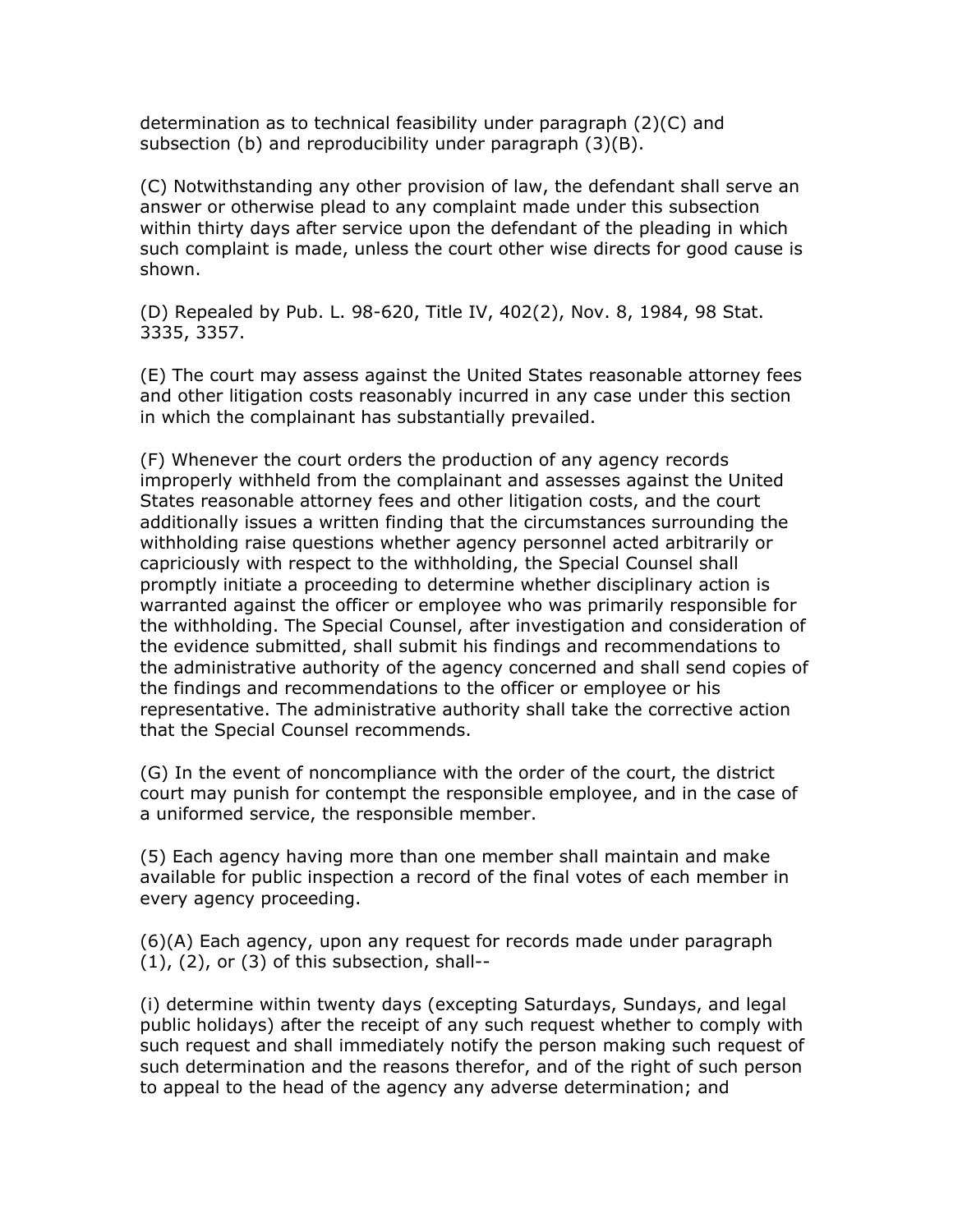(ii) make a determination with respect to any appeal within twenty days (excepting Saturdays, Sundays, and legal public holidays) after the receipt of such appeal. If on appeal the denial of the request for records is in whole or in part upheld, the agency shall notify the person making such request of the provisions for judicial review of that determination under paragraph (4) of this subsection.

(B)(i) In unusual circumstances as specified in this subparagraph, the time limits prescribed in either clause (i) or clause (ii) of subparagraph (A) may be extended by written notice to the person making such request setting forth the unusual circumstances for such extension and the date on which a determination is expected to be dispatched. No such notice shall specify a date that would result in an extension for more than ten working days, except as provided in clause (ii) of this subparagraph.

(ii) With respect to a request for which a written notice under clause (i) extends the time limits prescribed under clause (i) of subparagraph (A), the agency shall notify the person making the request if the request cannot be processed within the time limit specified in that clause and shall provide the person an opportunity to limit the scope of the request so that it may be processed within that time limit or an opportunity to arrange with the agency an alternative time frame for processing the request or a modified request. Refusal by the person to reasonably modify the request or arrange such an alternative time frame shall be considered as a factor in determining whether exceptional circumstances exist for purposes of subparagraph (C).

(iii) As used in this subparagraph, "unusual circumstances" means, but only to the extent reasonably necessary to the proper processing of the particular requests--

(I) the need to search for and collect the requested records from field facilities or other establishments that are separate from the office processing the request;

(II) the need to search for, collect, and appropriately examine a voluminous amount of separate and distinct records which are demanded in a single request; or

(III) the need for consultation, which shall be conducted with all practicable speed, with another agency having a substantial interest in the determination of the request or among two or more components of the agency having substantial subject matter interest therein.

(iv) Each agency may promulgate regulations, pursuant to notice and receipt of public comment, providing for the aggregation of certain requests by the same requestor, or by a group of requestors acting in concert, if the agency reasonably believes that such requests actually constitute a single request, which would otherwise satisfy the unusual circumstances specified in this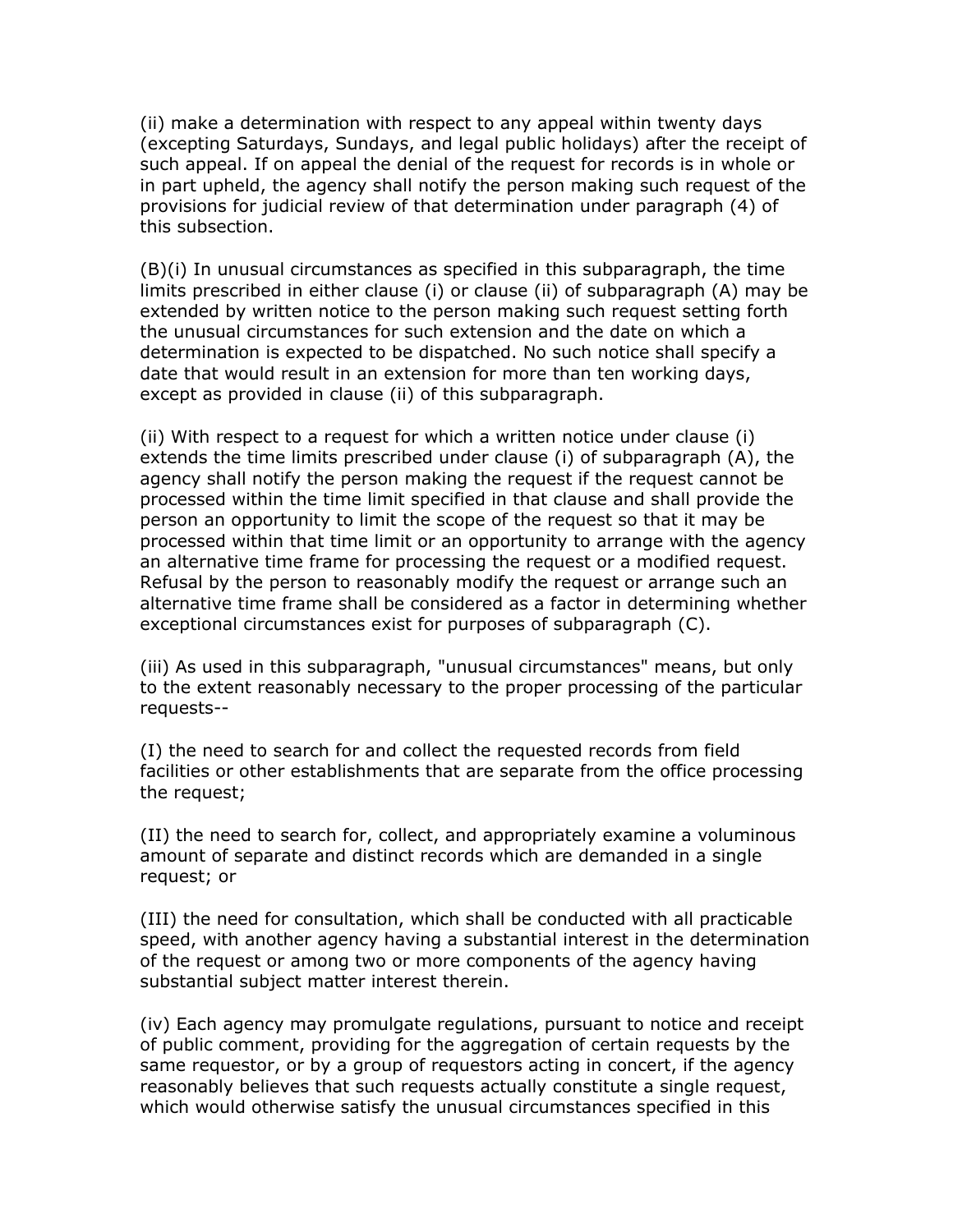subparagraph, and the requests involve clearly related matters. Multiple requests involving unrelated matters shall not be aggregated.

(C)(i) Any person making a request to any agency for records under paragraph  $(1)$ ,  $(2)$ , or  $(3)$  of this subsection shall be deemed to have exhausted his administrative remedies with respect to such request if the agency fails to comply with the applicable time limit provisions of this paragraph. If the Government can show exceptional circumstances exist and that the agency is exercising due diligence in responding to the request, the court may retain jurisdiction and allow the agency additional time to complete its review of the records. Upon any determination by an agency to comply with a request for records, the records shall be made promptly available to such person making such request. Any notification of denial of any request for records under this subsection shall set forth the names and titles or positions of each person responsible for the denial of such request.

(ii) For purposes of this subparagraph, the term "exceptional circumstances" does not include a delay that results from a predictable agency workload of requests under this section, unless the agency demonstrates reasonable progress in reducing its backlog of pending requests.

(iii) Refusal by a person to reasonably modify the scope of a request or arrange an alternative time frame for processing the request (or a modified request) under clause (ii) after being given an opportunity to do so by the agency to whom the person made the request shall be considered as a factor in determining whether exceptional circumstances exist for purposes of this subparagraph.

(D)(i) Each agency may promulgate regulations, pursuant to notice and receipt of public comment, providing for multitrack processing of requests for records based on the amount of work or time (or both) involved in processing requests.

(ii) Regulations under this subparagraph may provide a person making a request that does not qualify for the fastest multitrack processing an opportunity to limit the scope of the request in order to qualify for faster processing.

(iii) This subparagraph shall not be considered to affect the requirement under subparagraph (C) to exercise due diligence.

(E)(i) Each agency shall promulgate regulations, pursuant to notice and receipt of public comment, providing for expedited processing of requests for records--

(I) in cases in which the person requesting the records demonstrates a compelling need; and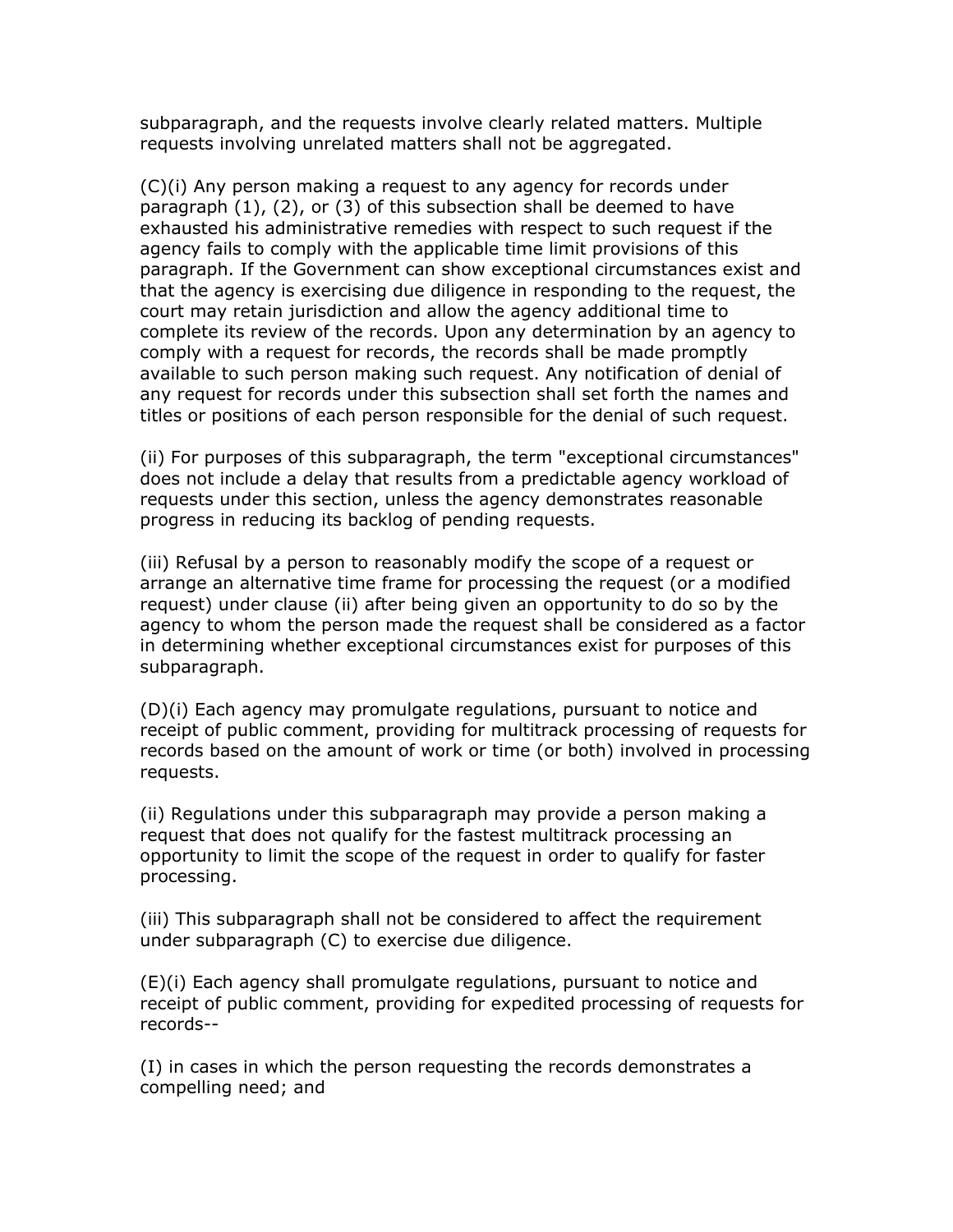(II) in other cases determined by the agency.

(ii) Notwithstanding clause (i), regulations under this subparagraph must ensure--

(I) that a determination of whether to provide expedited processing shall be made, and notice of the determination shall be provided to the person making the request, within 10 days after the date of the request; and

(II) expeditious consideration of administrative appeals of such determinations of whether to provide expedited processing.

(iii) An agency shall process as soon as practicable any request for records to which the agency has granted expedited processing under this subparagraph. Agency action to deny or affirm denial of a request for expedited processing pursuant to this subparagraph, and failure by an agency to respond in a timely manner to such a request shall be subject to judicial review under paragraph (4), except that the judicial review shall be based on the record before the agency at the time of the determination.

(iv) A district court of the United States shall not have jurisdiction to review an agency denial of expedited processing of a request for records after the agency has provided a complete response to the request.

(v) For purposes of this subparagraph, the term "compelling need" means--

(I) that a failure to obtain requested records on an expedited basis under this paragraph could reasonably be expected to pose an imminent threat to the life or physical safety of an individual; or

(II) with respect to a request made by a person primarily engaged in disseminating information, urgency to inform the public concerning actual or alleged Federal Government activity.

(vi) A demonstration of a compelling need by a person making a request for expedited processing shall be made by a statement certified by such person to be true and correct to the best of such person's knowledge and belief.

(F) In denying a request for records, in whole or in part, an agency shall make a reasonable effort to estimate the volume of any requested matter the provision of which is denied, and shall provide any such estimate to the person making the request, unless providing such estimate would harm an interest protected by the exemption in subsection (b) pursuant to which the denial is made.

(b) This section does not apply to matters that are--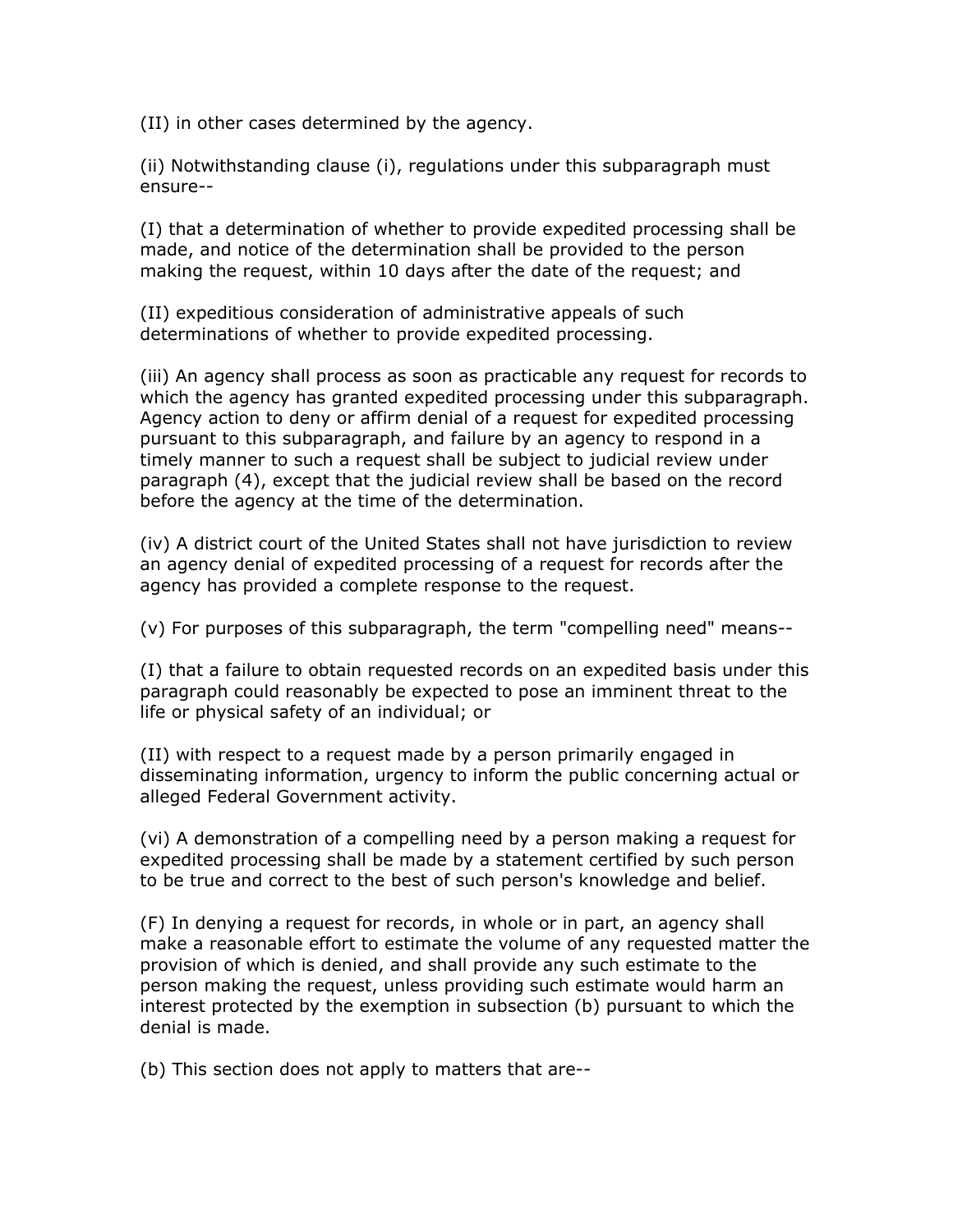(1)(A) specifically authorized under criteria established by an Executive order to be kept secret in the interest of national defense or foreign policy and (B) are in fact properly classified pursuant to such Executive order;

(2) related solely to the internal personnel rules and practices of an agency;

(3) specifically exempted from disclosure by statute (other than section 552b of this title), provided that such statute (A) requires that the matters be withheld from the public in such a manner as to leave no discretion on the issue, or (B) establishes particular criteria for withholding or refers to particular types of matters to be withheld;

(4) trade secrets and commercial or financial information obtained from a person and privileged or confidential;

(5) inter-agency or intra-agency memorandums or letters which would not be available by law to a party other than an agency in litigation with the agency;

(6) personnel and medical files and similar files the disclosure of which would constitute a clearly unwarranted invasion of personal privacy;

(7) records or information compiled for law enforcement purposes, but only to the extent that the production of such law enforcement records or information (A) could reasonably be expected to interfere with enforcement proceedings, (B) would deprive a person of a right to a fair trial or an impartial adjudication, (C) could reasonably be expected to constitute an unwarranted invasion of personal privacy, (D) could reasonably be expected to disclose the identity of a confidential source, including a State, local, or foreign agency or authority or any private institution which furnished information on a confidential basis, and, in the case of a record or information compiled by a criminal law enforcement authority in the course of a criminal investigation or by an agency conducting a lawful national security intelligence investigation, information furnished by a confidential source, (E) would disclose techniques and procedures for law enforcement investigations or prosecutions, or would disclose guidelines for law enforcement investigations or prosecutions if such disclosure could reasonably be expected to risk circumvention of the law, or (F) could reasonably be expected to endanger the life or physical safety of any individual;

(8) contained in or related to examination, operating, or condition reports prepared by, on behalf of, or for the use of an agency responsible for the regulation or supervision of financial institutions; or

(9) geological and geophysical information and data, including maps, concerning wells.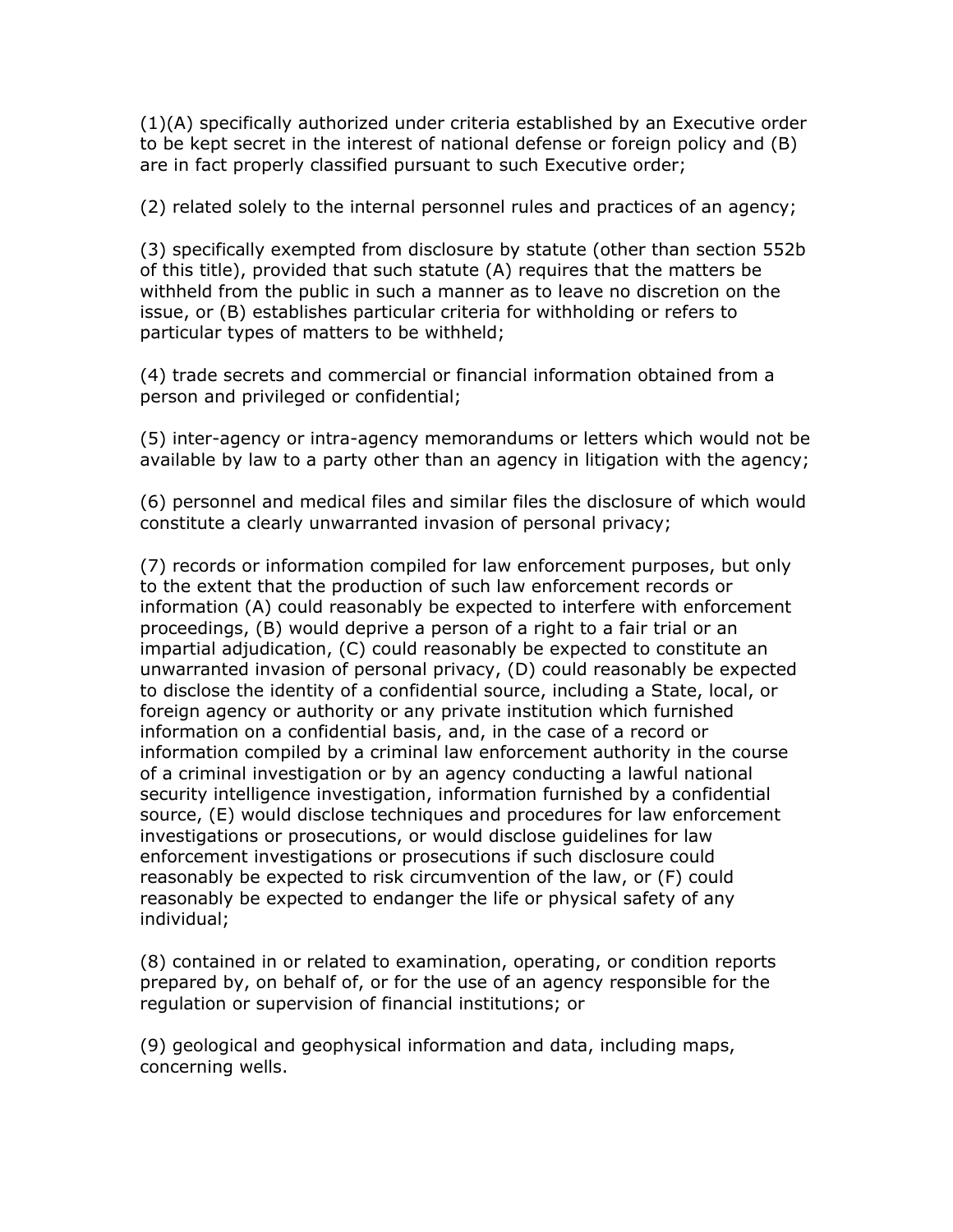Any reasonably segregable portion of a record shall be provided to any person requesting such record after deletion of the portions which are exempt under this subsection. The amount of information deleted shall be indicated on the released portion of the record, unless including that indication would harm an interest protected by the exemption in this subsection under which the deletion is made. If technically feasible, the amount of the information deleted shall be indicated at the place in the record where such deletion is made.

(c)(1) Whenever a request is made which involves access to records described in subsection (b)(7)(A) and--

(A) the investigation or proceeding involves a possible violation of criminal law; and

(B) there is reason to believe that (i) the subject of the investigation or proceeding is not aware of its pendency, and (ii) disclosure of the existence of the records could reasonably be expected to interfere with enforcement proceedings, the agency may, during only such time as that circumstance continues, treat the records as not subject to the requirements of this section.

(2) Whenever informant records maintained by a criminal law enforcement agency under an informant's name or personal identifier are requested by a third party according to the informant's name or personal identifier, the agency may treat the records as not subject to the requirements of this section unless the informant's status as an informant has been officially confirmed.

(3) Whenever a request is made which involves access to records maintained by the Federal Bureau of Investigation pertaining to foreign intelligence or counterintelligence, or international terrorism, and the existence of the records is classified information as provided in subsection (b)(1), the Bureau may, as long as the existence of the records remains classified information, treat the records as not subject to the requirements of this section.

(d) This section does not authorize the withholding of information or limit the availability of records to the public, except as specifically stated in this section. This section is not authority to withhold information from Congress.

(e)(1) On or before February 1 of each year, each agency shall submit to the Attorney General of the United States a report which shall cover the preceding fiscal year and which shall include--

(A) the number of determinations made by the agency not to comply with requests for records made to such agency under subsection (a) and the reasons for each such determination;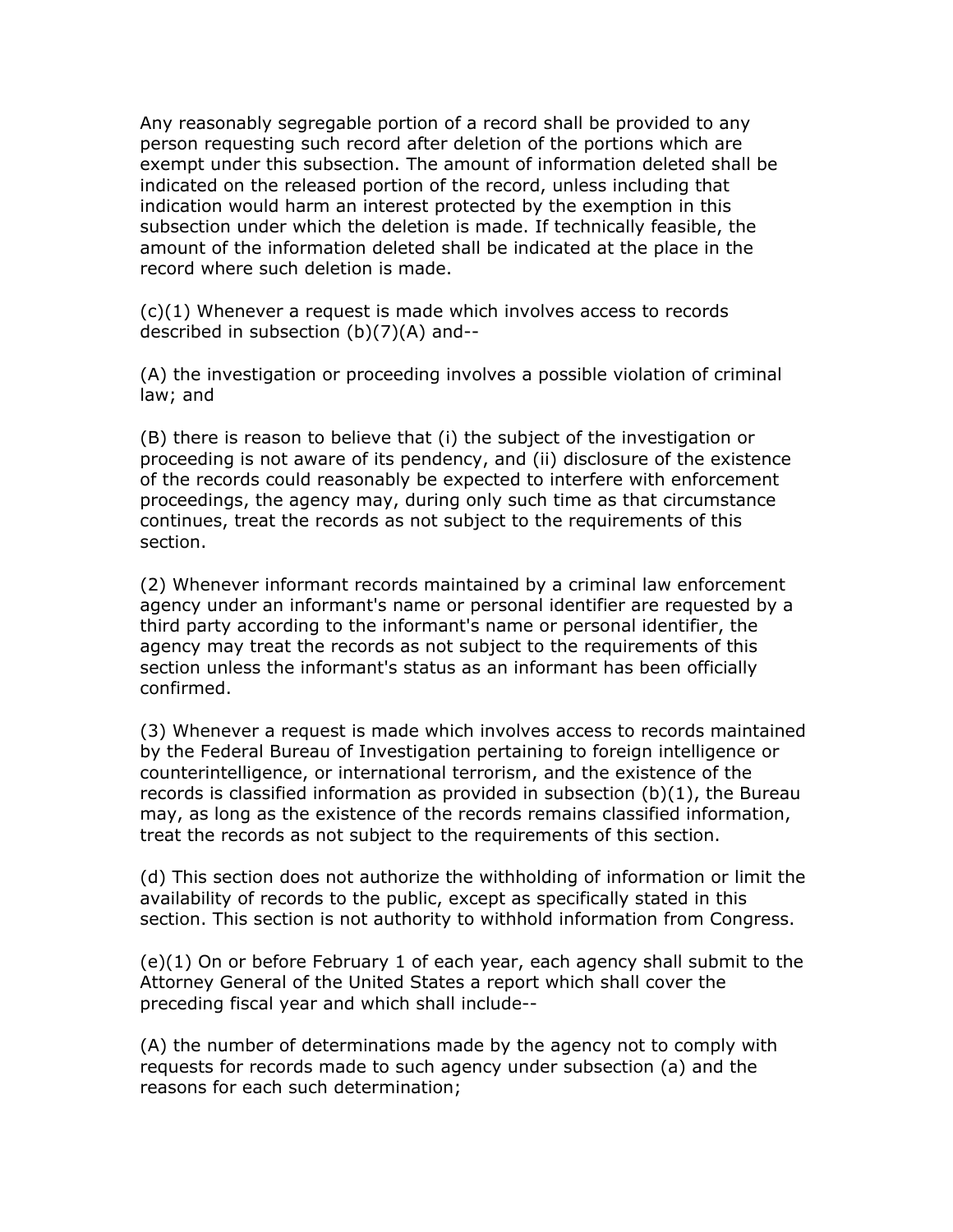(B)(i) the number of appeals made by persons under subsection (a)(6), the result of such appeals, and the reason for the action upon each appeal that results in a denial of information; and

(ii) a complete list of all statutes that the agency relies upon to authorize the agency to withhold information under subsection (b)(3), a description of whether a court has upheld the decision of the agency to withhold information under each such statute, and a concise description of the scope of any information withheld;

(C) the number of requests for records pending before the agency as of September 30 of the preceding year, and the median number of days that such requests had been pending before the agency as of that date;

(D) the number of requests for records received by the agency and the number of requests which the agency processed;

(E) the median number of days taken by the agency to process different types of requests;

(F) the total amount of fees collected by the agency for processing requests; and

(G) the number of full-time staff of the agency devoted to processing requests for records under this section, and the total amount expended by the agency for processing such requests.

(2) Each agency shall make each such report available to the public including by computer telecommunications, or if computer telecommunications means have not been established by the agency, by other electronic means.

(3) The Attorney General of the United States shall make each report which has been made available by electronic means available at a single electronic access point. The Attorney General of the United States shall notify the Chairman and ranking minority member of the Committee on Government Reform and Oversight of the House of Representatives and the Chairman and ranking minority member of the Committees on Governmental Affairs and the Judiciary of the Senate, no later than April 1 of the year in which each such report is issued, that such reports are available by electronic means.

(4) The Attorney General of the United States, in consultation with the Director of the Office of Management and Budget, shall develop reporting and performance guidelines in connection with reports required by this subsection by October 1, 1997, and may establish additional requirements for such reports as the Attorney General determines may be useful.